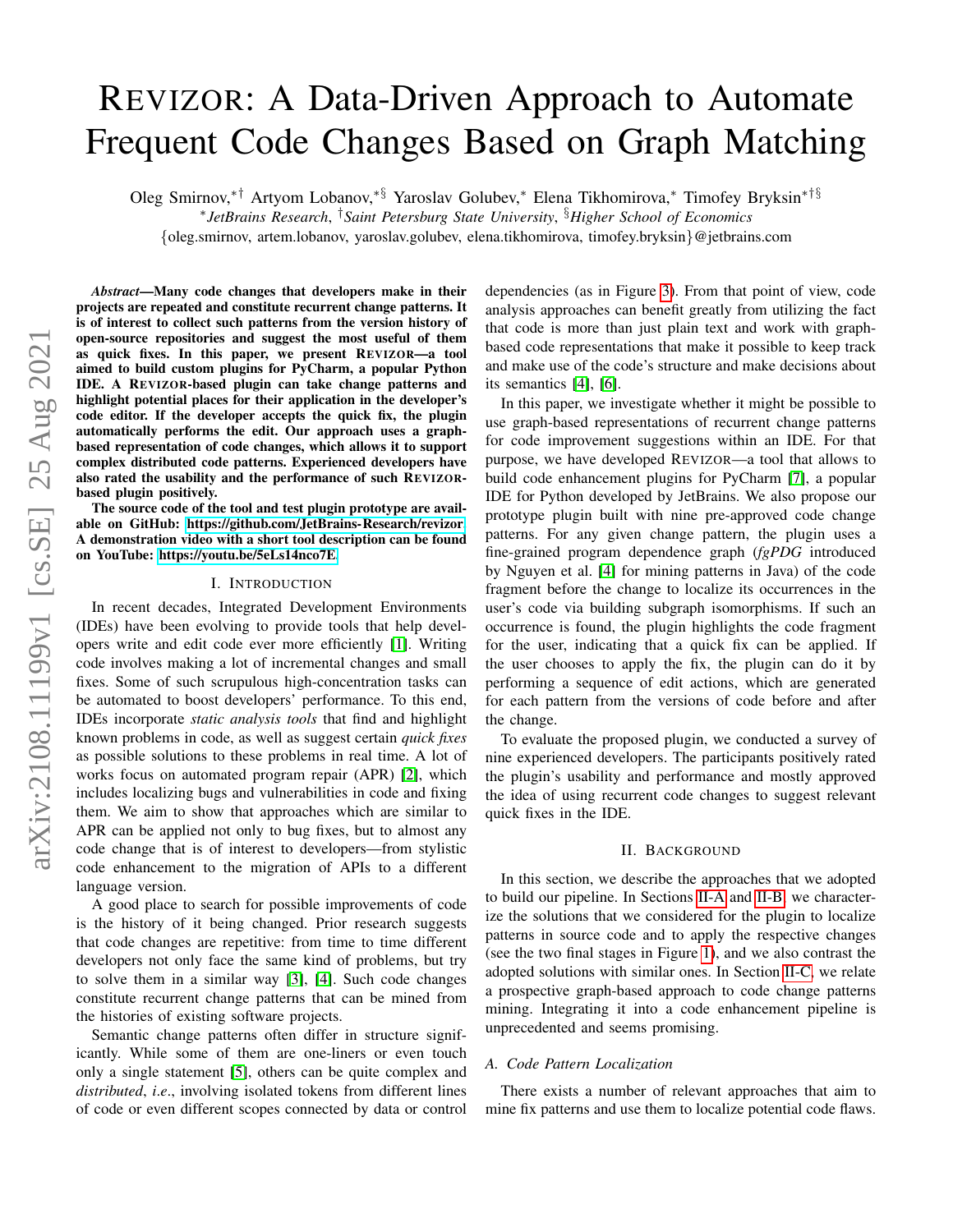Meng et al. presented an approach called LASE [\[8\]](#page-4-7), where the authors initially built a *context-aware edit script* from two or more code change examples and then identified appropriate locations for code transformation with a *generalized treebased edit context*. To localize such a context in the AST of target code, the authors used the Maximum Common Embedded Subtree Extraction algorithm. A similar approach to localization with a tree-matching algorithm was also used by Bader et al. in their tool called GETAFIX [\[9\]](#page-4-8), in which bug fix patterns mined in Java are automated. However, these approaches cannot be used to localize *distributed* code patterns, which may include many subtrees of an AST.

The authors of DEVREPLAY [\[10\]](#page-4-9) collected code change patterns via AST comparison, converted the source code of the patterns into regular expressions, and then tried to match any of them with the user's code to localize possible problems in it. Such method is able to handle multi-line patterns, but still cannot automatically manage control or data flow dependencies between elements of the pattern as graph-based approaches do.

# <span id="page-1-0"></span>*B. Edit Template Application*

After a pattern is localized in code and the developer confirms applying the fix, the exposed code fragment is changed in accordance with the appropriate edit script. This is usually done via AST transformations similarly to how it was described by Meng et al. [\[8\]](#page-4-7), [\[11\]](#page-4-10). For that purpose, the authors used edit actions of four types—*insert*, *delete*, *update* and *move*—generated by a modified version of CHANGEDIS-TILLER [\[12\]](#page-4-11), a source code differencing tool for extracting fine-grained edit scripts from two versions of an AST: before and after the change.

Bader et al. [\[9\]](#page-4-8) used a similar tool called GUMTREE, and, according to Falleri et al. [\[13\]](#page-4-12), GUMTREE represents edit actions in a more accurate and concise way compared to other source code differencing tools.

Nowadays, researchers also widely exploit the ideas of Neural Machine Translation (NMT) that view the task of applying changes as a translation problem from a defective code fragment into a correct one [\[14\]](#page-4-13), [\[15\]](#page-4-14). These approaches are hardly interpretable and require collecting a large number of similar patches to train the model, which is a difficult task. On the contrary, heuristic approaches like the ones that employ AST edit actions need far less input and computational resources to perform.

## <span id="page-1-1"></span>*C. Collection of Recurrent Code Changes Using Graphs*

To keep track of semantic features, as well as data and control dependencies between the elements of source code, more complex data structures such as graphs can be used. Nguyen et al. proposed an approach called CPATMINER [\[4\]](#page-4-3) for mining graph-based change patterns in Java code. The representation of code that they used is called *Fine-Grained Program Dependence Graph (fgPDG)* and is based on the AST of the source code. Such a graph includes three types of nodes: data nodes (for variables, literals, etc.), operation nodes (for

arithmetic expressions, assignments, function calls, etc.), and control nodes (for control statements like if, for, while, etc.). These nodes are linked with additional data and control dependency edges.

To represent code changes, Nguyen et al. introduced the concept of a *change graph*. A change graph is built using two fgPDGs of the code before and after a given change; corresponding unchanged graph nodes are connected with mapping edges. The authors also suggested a way to use this data structure to build a pattern-mining algorithm. The main idea behind it is to recursively extend each already mined change graph to the most frequently encountered adjacent vertex and then match isomorphic graphs using a hash-based heuristic [\[16\]](#page-4-15) to put them into one particular pattern.

In our prior work [\[17\]](#page-4-16), we re-implemented this approach for Python, collected and analyzed fgPDG-based code change patterns from 120 popular GitHub repositories. This allowed us to collect recurrent in-the-wild code changes: code enhancements, bug fixes, refactorings, etc. In this work, our goal was to implement quick-fixing actions so that these graph-based changes could be applied automatically in the developer's code in the IDE.

## III. IMPLEMENTATION

#### *A. Pipeline Overview*

We have implemented an approach to enhancing IDEs with valuable up-to-date code improvement suggestions in a datadriven way. Our contribution is REVIZOR, a tool that allows to create custom plugins with pre-approved quick fixes for Python code. We also built a prototype plugin for PyCharm, a popular Python IDE based on the IntelliJ Platform.<sup>[1](#page-1-2)</sup> The plugin is created using code change patterns and respective code samples mined with PythonChangeMiner [\[17\]](#page-4-16), which analyzes the graph-based representation of code changes in Git repositories and detects change patterns without any prior specification of what is worth changing in Python code, thus sparing the necessity to devise and manually write code enhancement rules. The proposed approach allows plugins to locate *distributed* code patterns, *i*.*e*., the patterns involving isolated tokens that are located on multiple lines of code and connected by some data or control dependencies. Using fgPDGs enables greater matching flexibility and structural awareness compared to general regex patterns.

The full pipeline behind REVIZOR is shown in Figure [1.](#page-2-0) The steps to build the plugin are as follows:

- 1) *Collecting*: Collect graph-based patterns of code changes in Python and choose the ones that should be automated.
- 2) *Preprocessing*: Build the REVIZOR plugin using any type of sources from step 1. If in future any new change patterns are added, re-build the plugin.

The steps are described in more detail in the next subsections. For more information on how to build a plugin with REVIZOR, see its README on GitHub [\[18\]](#page-4-17).

<span id="page-1-2"></span><sup>1</sup><https://plugins.jetbrains.com/docs/intellij/intellij-platform.html>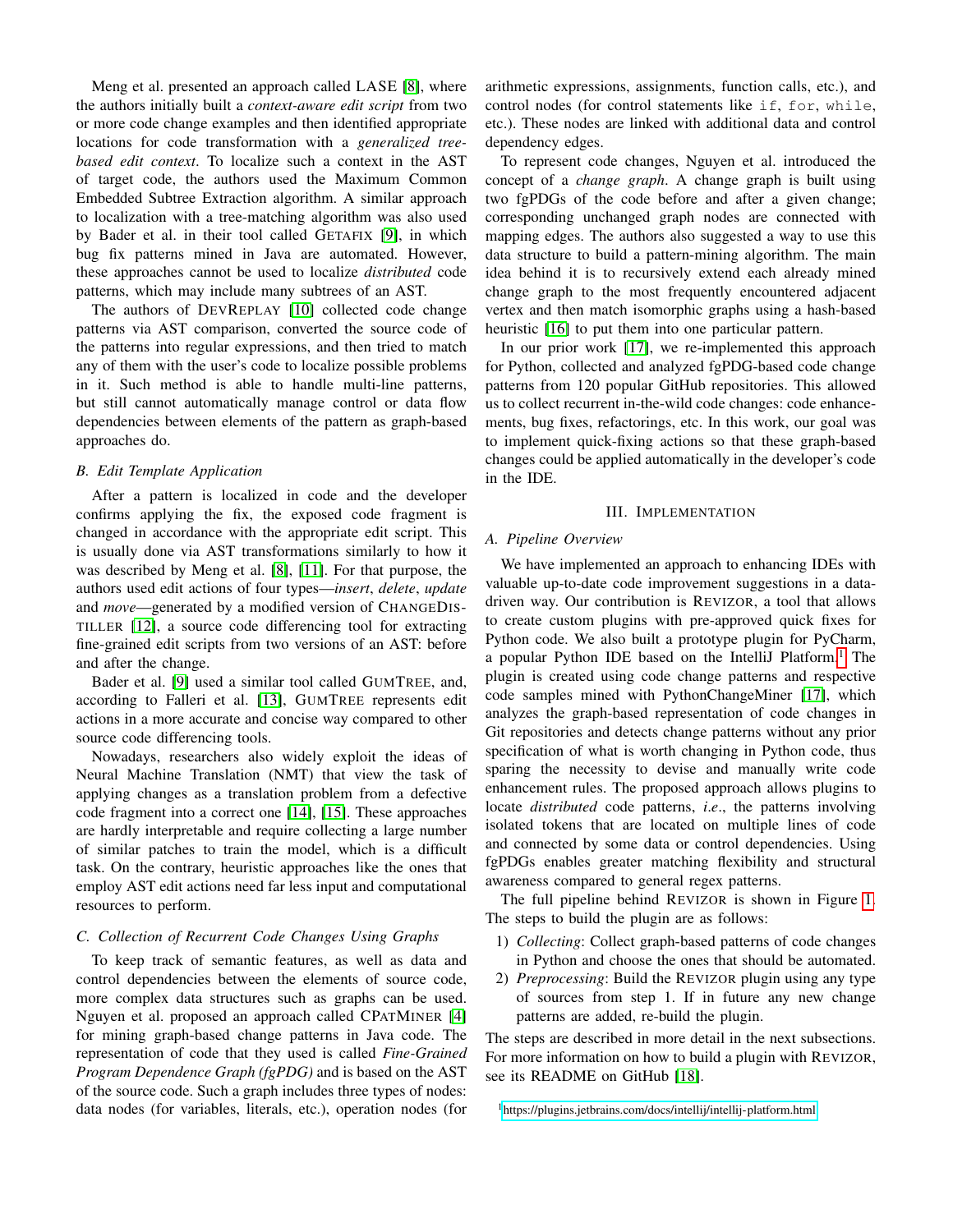

<span id="page-2-0"></span>Fig. 1. An overview of the proposed approach.

After the plugin is installed in the IDE, it tracks developer's actions when a .py file is opened or changed in the code editor. Namely, the plugin:

- i Builds an fgPDG for each function in the developer's code using its PSI tree (an enriched form of a concrete syntax tree used in the IntelliJ Platform).<sup>[2](#page-2-1)</sup> It is performed on-thefly using IntelliJ's mechanism called *code inspections*. [3](#page-2-2)
- ii Checks such graphs for possible subgraph isomorphisms with the *before* version of each available change pattern stored in the plugin's resources.
- iii Highlights the corresponding code tokens in the editor if such an isomorphism is detected and suggests the respective improvement.
- iv Performs the improvements confirmed by the developer using a sequence of *edit actions* extracted with GUMTREE during the preprocessing step.

# *B. Change Pattern Collecting*

In our prior work [\[17\]](#page-4-16), we had gathered a dataset of 120 popular GitHub repositories based on their domain, length of the commit history, age of the project, and number of contributors. Finally, we had discovered a total of 7,481 code change patterns. To understand their semantics better, we manually evaluated and categorized 803 patterns that appeared in at least two projects. From this pool, we selected nine patterns presented in Table [2](#page-2-3) for the evaluation of our test plugin's prototype according to the following criteria: the patterns had different structure and semantics and constituted good examples of what software engineers we consulted thought worth automating. The selected changes are related to developers' best practices, which evolve rapidly with any language and are rarely documented promptly. Also, fixes for such changes as *Enumerate* are not easy to implement because the pattern could be distributed. REVIZOR-based plugins not only detect such unique change patterns but fix them as shown in Figure [3.](#page-3-0) Finding change patterns can be automated to a large extent and it is a promising direction of future work.

#### *C. Pattern preprocessing*

Before the mined change patterns can be used in the plugin, they should be preprocessed with our tool. The process is fully

| Name               | <b>Before</b>                                                      | After                                                    |
|--------------------|--------------------------------------------------------------------|----------------------------------------------------------|
| IsFile             | os.path.exists(path)                                               | os.path.isfile(path)                                     |
| <b>IsDirectory</b> | os.path.exists(path)                                               | os.path.isdirectory(path)                                |
| Enumerate          | for $i$ in range( $len(lst)$ ):<br>var = Ist[i]                    | for i, var in enumerate(lst):                            |
| Zeros              | np.array([0, ])                                                    | $np.$ zeros $()$                                         |
| Keys               | sorted(vocab.keys())                                               | sorted(vocab)                                            |
| Range              | np.array(range(n))                                                 | np.arange(n)                                             |
| Assert             | self assertls(x, True)                                             | self.assertTrue(x)                                       |
| Callable           | $f =$ qetattr(self, 'func')<br>isinstance(f, collections.Callable) | $f = \text{qetattr}(\text{self}, 'func')$<br>callable(f) |
| Log1p              | $np.log(1 + abs(x))$                                               | np.log1p(abs(x))                                         |

<span id="page-2-3"></span>Fig. 2. The examples of the chosen nine change patterns for REVIZOR-based plugin prototype evaluation.

automated except for the specification of tooltip annotations for each pattern that will appear in the IDE.

*1) Assignment of matching modes:* During preprocessing of the supplied graphs, REVIZOR automatically specifies how *data* vertices from the pattern should be matched with the ones from developer's code when a REVIZOR-based plugin looks for "familiar" patterns in code. Such rules are called *matching modes* and take into account the vertices' labels, positions, and neighbours in the fgPDG.

*Examples*. Some *user-defined* variable names that refer to the same data element (*e*.*g*., a list may be named lst, data or items) do not need to be exactly matched during subgraph isomorphism search, and therefore we assigned such vertices with the match any label matching mode. Other variable names *should* be considered as having a partial match with a common suffix, *e*.*g*., dict.keys and vocab.keys (the match\_longest\_common\_suffix mode). Some should always be matched exactly as they are built-in or external library Python functions and attributes, *e*.*g*., collections.Callable or np.log (the match\_original\_labels mode).

*2) Generating edit actions:* We use GUMTREE [\[13\]](#page-4-12) to extract sequences of edit actions from PSI trees of the before and after code fragments related to the change (they are stored by the miner together with the respective graphs). Edit actions

<span id="page-2-1"></span><sup>2</sup><https://plugins.jetbrains.com/docs/intellij/psi.html>

<span id="page-2-2"></span><sup>3</sup><https://plugins.jetbrains.com/docs/intellij/code-inspections.html>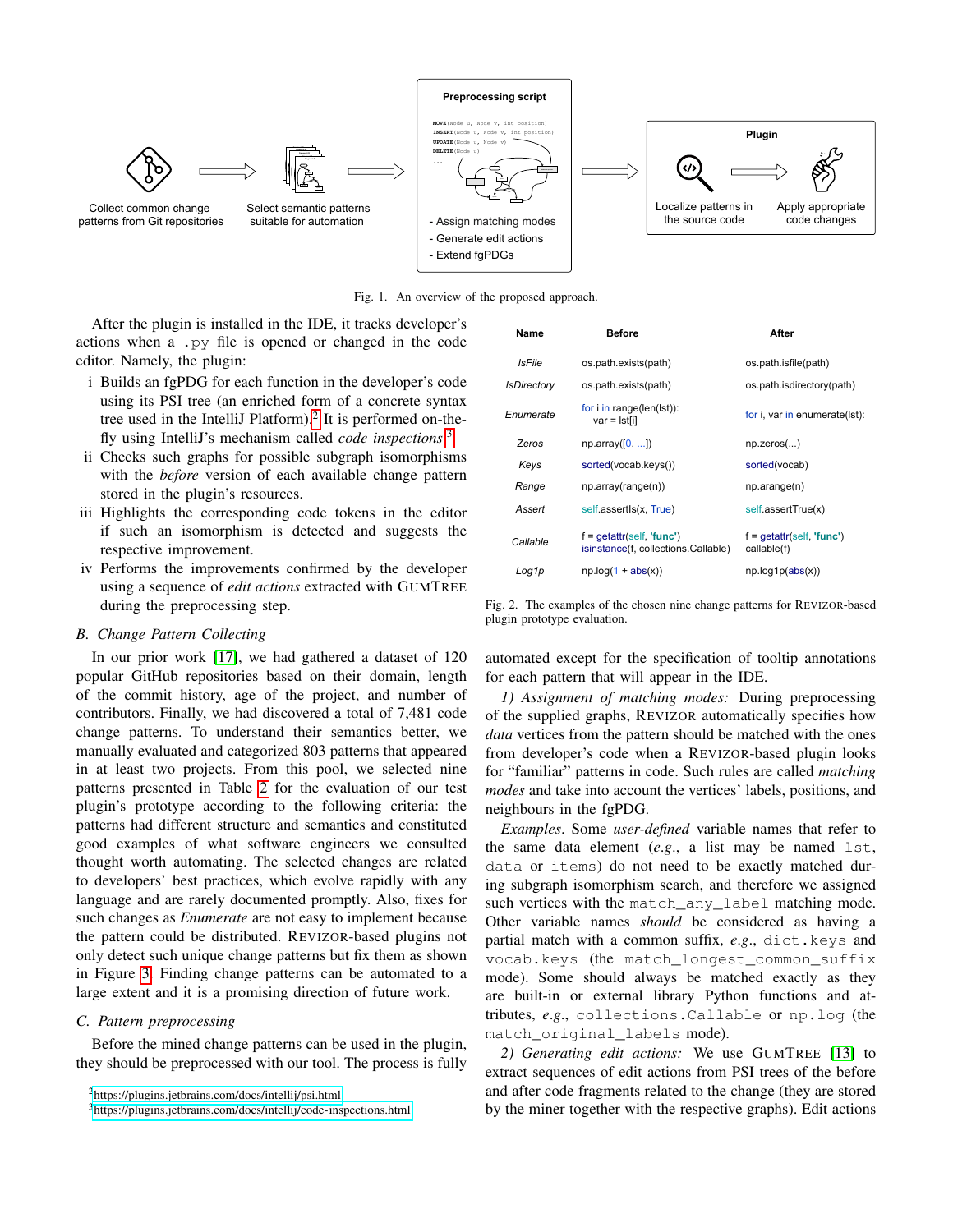

<span id="page-3-0"></span>Fig. 3. An example of applying a graph-based change pattern in our plugin: replacing the range function call in the for loop condition with enumerate. The highlighted code tokens are placed in different lines of code and include all the vertices of the detected fgPDG with respect to the data flow dependencies, *e*.*g*., data declaration in line 37.

keep references to the corresponding vertices of the PSI tree before the change, making it possible to apply these actions to code merely one by one.

While GUMTREE extracts *all* edits from such code changes (most of them potentially unrelated to our pattern), we need to get only *necessary* actions. We do so by calculating a Longest Common Edit Operation Subsequence with generalized identifiers by iteratively comparing the extracted edit actions sequences pairwise. A similar process was described in detail in the work about LASE [\[8\]](#page-4-7), but instead of keeping an edit context, we use the isomorphic mappings between fgPDGs for all encountered fragments of the pattern.

*3) Extending fgPDGs:* When an appropriate subsequence of edit actions is extracted and saved, we extend the originally mined fgPDG of the pattern with additional vertices that appeared in these edits. This is done because some of them may contain PSI nodes that did not even exist in the original fgPDG of the pattern, such as parents of the *moved* or *inserted* vertices in the PSI tree.

Finally, the preprocessing script automatically saves the assigned matching modes and edit actions, as well as the extended graph and the manually provided description of each pattern. After loading all of them as resources, the plugin is ready to go.

# *D. Possible Application*

A REVIZOR-based plugin may meet the following purposes of a code standardization linter:

- Self-education (individual level): Use our prototype with a selection of promising code changes from popular GitHub repositories.
- Enforcement of style guidelines (team/company level): Build a plugin around mined or manually created patterns of interest.

• Introduction of fresh high-quality inspirations from other developers (individual/team/company/education level): Build a plugin around mined and sifted patterns from relevant code repositories.

#### IV. EVALUATION

As a preliminary study, we asked nine developers to install our plugin in their PyCharm IDE and test it on an example project [\[19\]](#page-4-18), which contained manually selected code snippets from several Python projects where the chosen patterns were encountered during mining. The participants were requested to find and perform all the suggested code changes, considering the usability of the tool. All the developers had from two to five years of professional experience and confirmed that they often used intention actions in the IntelliJ-based IDEs to improve their code quality. The survey participants also agreed that the idea of using the most common code changes mined from GitHub as quick fixes in the IDE looked potentially useful.

We asked them to rate different aspects of the plugin's performance with one of the four responses: *very dissatisfied* (1 point), *not really satisfied* (2 points), *rather satisfied* (3 points) and *very satisfied* (4 points). The average score we received regarding the correctness of the plugin's edit operations was 3.66 out of 4, and the overall usability was rated at 3.77 out of 4. Developers also highly evaluated the performance of REVIZOR in terms of not affecting the overall IDE performance (3.88 out of 4). The lowest rated feature of the plugin was the pattern's visualization part (3.33 out of 4), as it turned out that the current approach to highlighting complex distributed patterns sometimes could be confusing for the developers.

#### V. CONCLUSION AND FUTURE WORK

In this paper, we presented an extendable approach to automated code enhancement. We proposed a data-driven tool called REVIZOR for building static code analysis plugins that use subgraph isomorphism mappings for pattern localization and GUMTREE edit actions to automate changes. The tool uses frequent Python change patterns mined from GitHub repositories. We also created a test prototype of the plugin for a popular Python IDE called PyCharm and evaluated it on several experienced developers who approved its usability.

We received a lot of feedback about improving the UI/UX of the plugin, *i*.*e*., how it treats the patterns, including an idea to highlight distributed patterns in a more intelligent way: first highlight the key token and when the user clicks it, highlight the other parts of the pattern. Also, we received feature requests such as to apply the selected change across the whole project or to suppress the suggestions for particular scopes of code. We aim to implement these features in future.

Overall, the described data-driven approach is potentially extendable to any other programming languages, but in order to capture any data or control dependencies in the code, the extended approach should be tightly dependent on the language grammar. We also plan to support the unified fgPDG representations in our tool for other languages using the PSI.